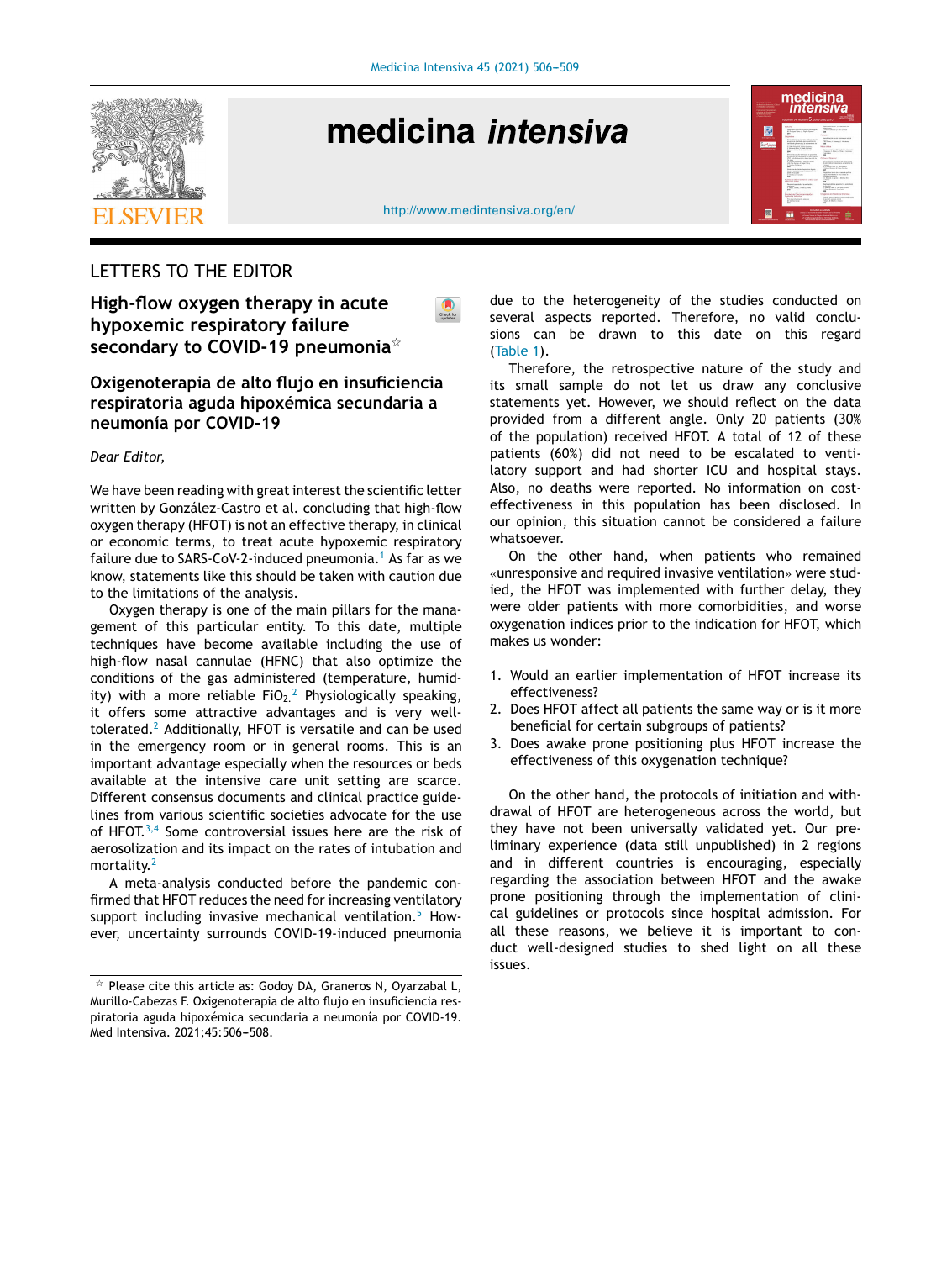| Author-references                                           | Country      | Number of<br>patients | Protocol | Moment when<br>the HFOT was<br>started         | <b>HFOT</b> parameters                                      | Rates of<br>intubation and<br>mechanical<br>ventilation |
|-------------------------------------------------------------|--------------|-----------------------|----------|------------------------------------------------|-------------------------------------------------------------|---------------------------------------------------------|
| Wang<br>Ann Intensive Care<br>2020; 10: 37                  | China        | 17                    | No       | N/A                                            | Flow: 30-60 lpm<br>T: 87.8 °F-98.6 °F                       | 41%                                                     |
|                                                             |              |                       |          |                                                | FiO <sub>2</sub> : titulated<br>SpO <sub>2</sub> > 93%      |                                                         |
| Cancelliere                                                 | Italy        | 5                     | No       | After COT and<br><b>CPAP failure</b>           | Flow: 40 lpm                                                | 0%                                                      |
| Ther Adv Respir Dis<br>2020; 14: 1-10                       |              |                       |          |                                                | T: 87.8 $\degree$ F                                         |                                                         |
|                                                             |              |                       |          |                                                | $FiO2: 0.6$ , titulated<br>$SpO2: 94%-98%$                  |                                                         |
| Geng<br>Heart Lung 2020; 49:<br>$444 - 445$                 | China        | 8                     | No       | 2: admission<br>6: 4.5 days<br>after admission | FiO <sub>2</sub> : 1                                        | 0%                                                      |
| <b>Blez</b><br>Intensive Care Med<br>2020; 46:<br>2094-2095 | France       | 30                    | No       | Admission                                      | Flow: 60 lpm<br>FiO <sub>2</sub> : 1, titulated             | 53.3%                                                   |
|                                                             |              |                       |          |                                                | SpO <sub>2</sub> > 92%                                      |                                                         |
| Lalla<br>S Afr Med J 2020;<br>110: 12941                    | South Africa | 7                     | No       | Admission                                      | N/A                                                         | 14.3%                                                   |
| Demoule                                                     | France       | 146                   | No       | Within the first<br>24h                        | Flow: $\geq$ 50 lpm                                         | 56% on day 28<br>of disease<br>progression              |
| Am J Respir Crit Care<br>Med 2020; 7:<br>1039-1042          |              |                       |          |                                                |                                                             |                                                         |
| Gonzalez-Castro                                             | Spain        | 20                    | No       | Mean of 11 days<br>after admission             | Flow: 60 lpm                                                | 40%                                                     |
| Med Intensiva 2021                                          |              |                       |          |                                                | FiO <sub>2</sub> : 0.9, titulated<br>SpO <sub>2</sub> > 95% |                                                         |
| Godoy (unpublished<br>data) 2021                            | Argentine    | 73                    | Yes      | Mean of 11 days<br>after admission             | Flow: 60 lpm                                                | 44%                                                     |
|                                                             |              |                       |          |                                                | T: 87.8 °F-98.6 °F<br>$FiO2: 1$ , titulated<br>Sat > 92%    |                                                         |

<span id="page-1-0"></span>**Table 1** Series that used HFOT (without the prone positioning) to treat COVID-19-induced pneumonia. One study (published in Chinese) and case reports were excluded.

COT, conventional oxygen therapy; CPAP, continuous positive airway pressure; FiO<sub>2</sub>, fraction of inspired oxygen; HFOT, high-flow oxygen therapy; lpm, liters per minute; N/A, non-applicable; SpO<sub>2</sub>, oxygen saturation; T, temperature.

### **References**

- 1. González-Castro A, Fito EC, Fernández A, Acha PE, Borregian JCR, Peñasco Y. Oxigenoterapia de alto flujo en el tratamiento de la neumonía por SARS-CoV-2. Medicina Intensiva. 2021, [http://dx.doi.org/10.1016/j.medin.2020.12.004.](dx.doi.org/10.1016/j.medin.2020.12.004)
- 2. Raoof S, Nava S, Carpati C, Hill NS. High-flow, noninvasive ventilation and awake (nonintubation) proning in patients with coronavirus disease 2019 with respiratory failure. Chest. 2020;158:1992-2002, [http://dx.doi.org/10.1016/j.chest.2020.07.013.](dx.doi.org/10.1016/j.chest.2020.07.013)
- 3. Cinesi Gómez C, Peñuelas Rodríguez Ó, Luján Torné M, Egea Santaolalla C, Masa Jiménez JF, García Fernández J, et al. Clinical consensus recommendations regardingnon-invasive res-

piratory support in the adult patient with acute respiratory failure secondary to SARS-CoV-2 infection. Med Intensiva. 2020, [http://dx.doi.org/10.1016/j.medin.2020.03.005.](dx.doi.org/10.1016/j.medin.2020.03.005)

- 4. Rochwerg B, Einav S, Chaudhuri D, Mancebo J, Mauri T, Helviz Y, et al. The role for high flow nasal cannula as a respiratory support strategy in adults: a clinical practice guideline. Intensive Care Med. 2020;46:2226-37, [http://dx.doi.org/10.1007/s00134-020-06312-y.](dx.doi.org/10.1007/s00134-020-06312-y)
- 5. Agarwal A, Basmaji J, Muttalib F, Granton D, Chaudhuri D, Chetan D, et al. High-flow nasal cannula for acute hypoxemic respiratory failure in patients with COVID-19: systematic reviews of effectiveness and its risks of aerosolization, dispersion, and infection transmission. Can J Anaesth. 2020;67:1217-48, [http://dx.doi.org/10.1007/s12630-020-01740-2](dx.doi.org/10.1007/s12630-020-01740-2).